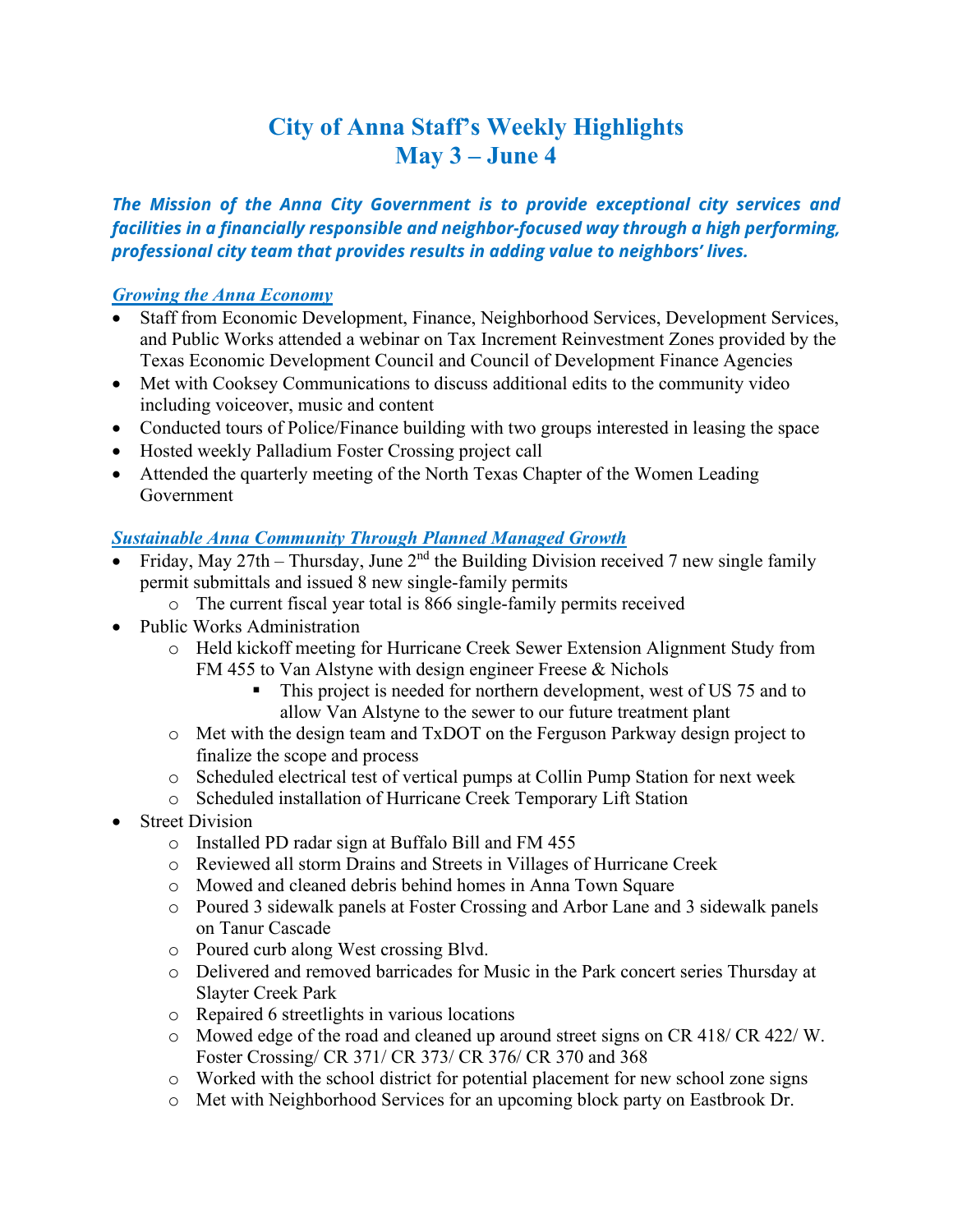- Utility Division
	- o Meter Installations:
		- **Residential: 25**
		- Commercial Meters: 2
	- o Meter Reads: 20
	- o Meter Disconnects: 58
	- o Meter Reconnects: 55
	- o InCode Service Orders: 124
	- o MyGov Service Orders: 26
	- o Fire Hydrants exercised: 10 locations
	- o Valves exercised: 20 locations
	- o Water main leaks repaired: 2
- Fleet
	- o Outsource Service 3 units' tire replacement
	- o In-House Service
		- Changed oil on one unit
		- Diagnosed electrical issue on one unit
		- **Coordinated registration for various vehicles**
		- Replaced batteries on one unit
- Facilities
	- o Coordinated fire station overhead door service
	- o Extracted water from carpet at City Hall, which was a result of heavy rains
	- o Inspected the roof and extract water from the carpet at the INC Cube
	- o Coordinated supplies for the Fire Station and the new City Hall
- Solid Waste coordinated with Code Enforcement to address one roll-off dumpster violation
- Engineering & Construction Division
	- o Issued review comments for an engineering plan resubmittal for Somerset Farms
	- o Issued review comments for an engineering plan resubmittal for Persimmon Drive
	- o Met with an engineer to discuss Shadowbend Phase 2
	- o Met with engineers to discuss roadway section and right of way for two projects along Throckmorton Blvd.
	- o Met with a neighbor to discuss construction cleanup along Foster Crossing
	- o Held preconstruction meeting for Anna Dental Phase 2
	- o Held early grading preconstruction meeting for The Grand apartments
	- o Met with an engineer to discuss potential site engineering along the Collin County Outer Loop
	- o Completed 45 ROW Inspections
- GIS Division
	- o Completed the first draft of the park amenities web map
	- o Updated parcel layer with latest data from Collin CAD
	- o Provided GIS data to Freese & Nichols for the Hurricane Creek Wastewater Interceptor Study
	- $\circ$  Gathered and organized water & sewer as-builts for upcoming utility map updates
- o Sewer line cleaned: 1,500 ft. various locations
- o Sewer service stoppages: 2
- o I&I Repairs: 1 repaired cleanout.
- o Sewer camera inspections: 36
- o Collected 5 Bac-T samples collected, all passed
- o Collected 7 wastewater ecoli samples collected, all passed
- o Collected 15 disinfection samples collected, all within range